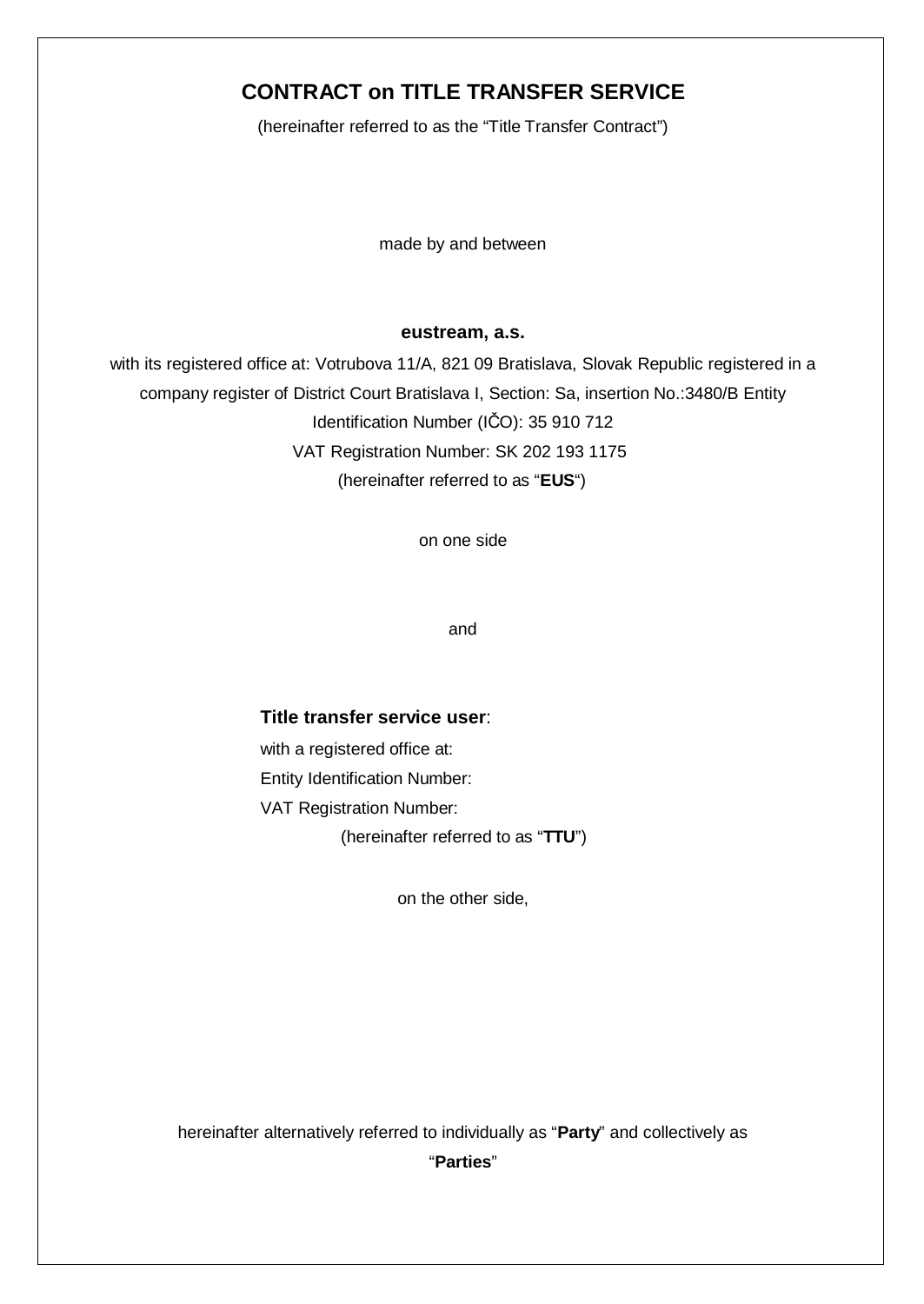# **Preamble**

EUS as a transmission system operator is providing Title transfer service in the EUS transmission system as defined in the applicable Operational Order approved by the Office for Regulation of Network Industries and published on EUS website (hereinafter referred to as the "Operational Order").

# **Article 1**

## **Title transfer volume and period**

EUS shall enable TTU to transfer the gas ownership from TTU to other Title service user(s) (and vice versa) in the period and volume defined as follows:

Beginning date:

End date:

Estimated maximum Gas quantity for the provision of Title transfer service at VTP

(in MWh per day):

Code pairs for the respective Title transfer service shall be agreed by and between dispatching centers of EUS and TTU.

# **Article 2**

#### **Entering into force and validity of the Contract**

This Title Transfer Contract shall become valid and enter into force after signing thereof by authorized representatives of both Parties and shall remain in force till the End date defined in Article 1 hereof.

# **Article 3**

#### **Final stipulations**

3.1. Modifications and amendments of this Title Transfer Contract, if necessary, shall be made in a form of written amendment. Such amendment must be signed by the authorized representatives of the Parties under the same procedure as this Title Transfer Contract.